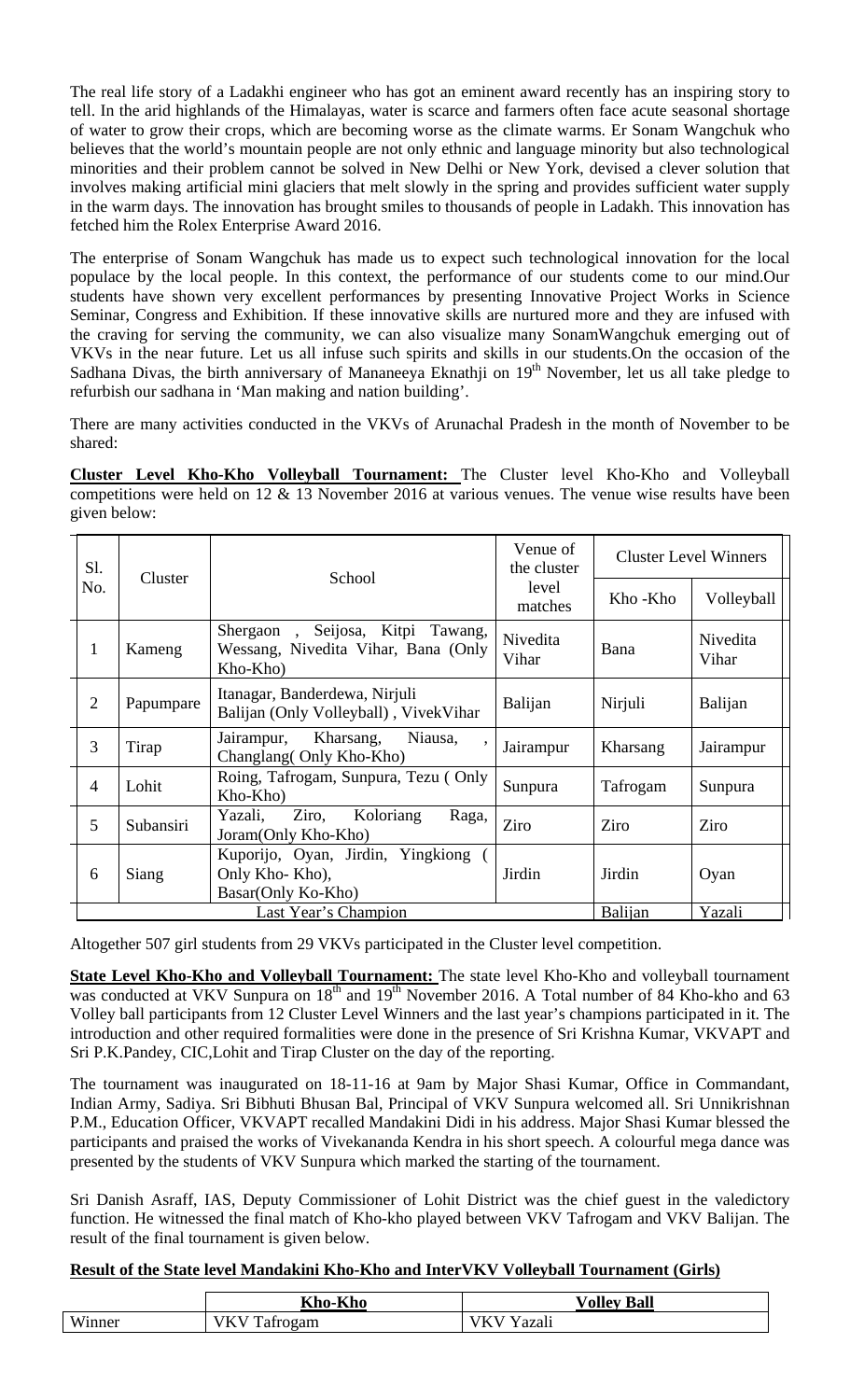| Runners Up         | VKV Balijan                          | VKV Nivedita Vihar                      |
|--------------------|--------------------------------------|-----------------------------------------|
| Fiar Play          | VKV Bana                             | <b>VKV</b> Sunpura                      |
| <b>Best Player</b> | Km. Tarh Pakka Of VKV Balijan        | Km.Puji Aniya Of VKV Yazali             |
| <b>Best Chaser</b> | Km. Aditi Kri Of VKV Tafrogam        |                                         |
| <b>Best Runner</b> | Km. Anisha Tayeng Of VKV<br>Tafrogam |                                         |
| <b>Best Scorer</b> |                                      | Km. Reetu Nilling Of VKV Nivedita Vihar |

**Prachodaya Shibir 2016**: A total number of 246 ( 67 boys and 179 girls) selected meritorious students of present Class IX from 23 VKVs of Arunachal Pradesh participated in the Prachodaya shibir held at VKV Itanagar from 4<sup>th</sup> to 6<sup>th</sup> November. The students were the school toppers in Class VIII.

The inauguration program on 4<sup>th</sup> November was graced by Sri Bamang Felix, Parliamentary Sec, Education & IPR as the chief Guest .Other dignitaries present in the inaugural function included Dr.T.P.Sasikumar, Space scientist and the Resource person of the camp; Su. Reboti Didi, Jt.Sec. VKSPV;Sri P M Unnikrishnan, Education Officer,VKVAPT, Sri R Krishna Kumar, member VKVAPT, Sri Kamalakantji, VKSPV; Sri Lakhi Narayan Goswami, Principal, VKV, Dhemaji. The three toppers of VKVs in NE region in AISSCE 2016 were also awarded in the inaugural program.

The Prachodaya 2016 was designed to provide the students required motivation, exposure, interaction and an ideal daily routine to be followed for a successful life. The series of sessions taken by Dr T.P Sashikumar and Sri Arvind Gore proved to be very motivating for the participants. The participants also had exposure trips to Ganga Lake and Science Center Itanagar during the shibir which included interactions, exploration, treasure hunt etc. In a question answer session, students' queries were clarified by Sri P.M Unnikrishnan and Sri R Krishna Kumar.

**One day workshop for the Higher Secondary students of VKVs:** The Class XII students of VKV Itanagar and XII and XI students of VKV Nirjuli attended a one day workshop by Dr T.P Sashikumar on 7<sup>th</sup> November. Relevant topics like Career counselling, Management of time, Strong character building were the main focus of the workshop. The immediate positive feedback given by the students proved the workshop to be highly beneficial.

**Teachers Orientation Camp for the Social Science Teachers:** A teachers' Orientation Camp was organized for the teachers of Social Science in theVKVs of Arunachal Pradesh at VKV Jairampur from 9<sup>th</sup> to 11<sup>th</sup> November 2016 in which 52 teachers attended. Sri Prasant Divekar, Head of the teacher's training at Jnana Prabodhini and Dr. Surendranath Thakurdesai, assistant professor were the main Resource persons for the Camp. The inauguration program was held on  $9<sup>th</sup>$  November which was graced by Sri Rupesh Mathur, Joint Secretary, VKVAPT who urged the participants to teach Social Science as a medium to infuse patriotic feelings among the students as well as to comprehend the issues of the society in the right perspectives. Explaining the objective of the Camp, Sri P.M.Unikrihnan, Education Officer, VKVAPT appealed the participants to equip themselves to bring liveliness to the classrooms of Social Science so that students will have joyful learning. With umpteen numbers of activities, the Resource persons infused motivation as well as trained the participants to take up the subject with latest methodologies. The activities and content included Map Works, Chart preparation, Brainstorming, Group Discussion and presentation, Questionnaire preparation, analyzing video clips, Preparation of Concept map, objectives of teaching various discipline of Social Science etc. In order to have firsthand experience of organizing field trip, the participants were also taken for field trips to explore and understand the given tasks.

**Teachers Orientation Camp for the Newly Joined Teacher**: in order to orient the newly joined teachers in teaching methodology as well as to introduce them to the glorious works of Vivekananda Kendra and VKVs of Arunachal Pradesh, an orientation Camp was organized at VKV Tafrogam from 12<sup>th</sup> to 15<sup>th</sup> November. 42 teachers from the subjects Social Science, English, Maths and Science attended the Camp. The inauguration program conducted on  $12<sup>th</sup>$  evening was graced by Sri Danish Ashraf, Deputy Commissioner, Lohit District.

Sri Prasant Divekar, Head of the teacher's training, Jnana Prabodhini was the main Resource person of the Camp who took series of sessions on the process of learning through many activities. All the participants took active part in group works assigned to them. The participants also practiced and conducted Kendra Varga with enthusiasm. In a session taken by Sri P.M.Unnikrishnan, participants were told about the qualities that differentiate a VKV teacher from the rest of the teachers. The groups presented the entire process of learning through creative posters and presentation which were assessed and the winning team members were felicitated in the valedictory program.

**Excellent Performance of VKV Students in National Means cum Merit Scholarship Examination:** 

The students of VKVs have performed excellent in the NMSS examination held on 1<sup>st</sup> November 2016. Out of 30 selected students in the state, VKV students got 19 positions.

Fact file of NMSS 2016

VKVs secured 19 positions out of 30 in the state: 63% by VKV students among the state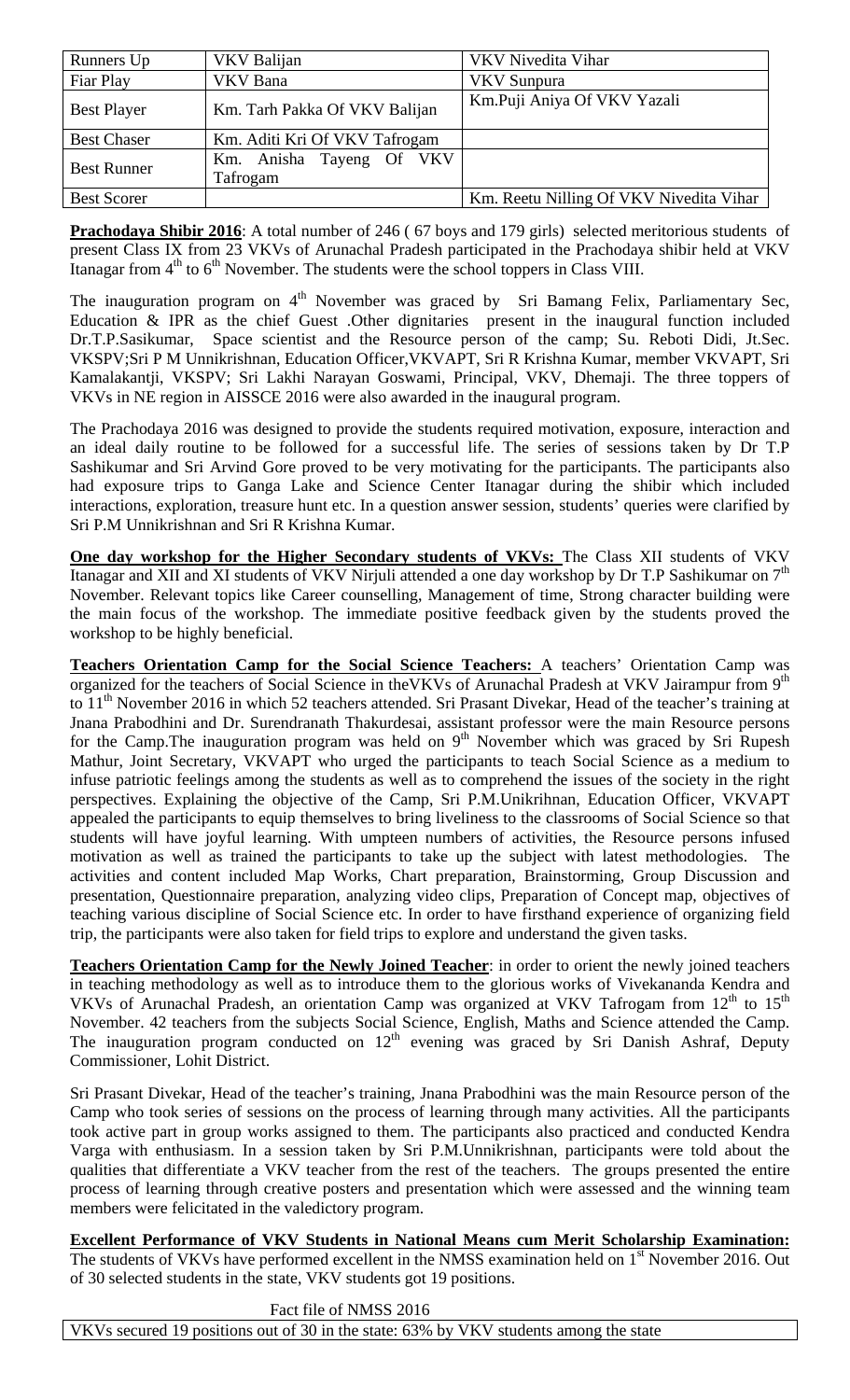VKV Vivek Vihar got 9 positions out of 19 in the state: 47% by VKV Vivek Vihar among the VKVs Altogether 1300 students wrote the examination in the state

| Top three position holder in the state |                     |                |                       |  |  |
|----------------------------------------|---------------------|----------------|-----------------------|--|--|
| <b>State Level Position</b>            | Name of the student | <b>School</b>  | <b>Marks obtained</b> |  |  |
| First                                  | Jenis Rigia         | VKV VivekVihar |                       |  |  |
| Second                                 | Kago Duri           | VKV VivekVihar | 76                    |  |  |
| Third                                  | Sri Jummo Ngomle    | VKV Seijosa    |                       |  |  |
|                                        | Sri Tagung Neri     | VKV Seijosa    |                       |  |  |

| Sl No      | VKV          | <b>Number of position secured</b> |
|------------|--------------|-----------------------------------|
| VivekVihar |              |                                   |
|            | Nirjuli      |                                   |
|            | Seijosa      |                                   |
|            | Itanagar     |                                   |
|            | Jairampur    |                                   |
|            | Sher         |                                   |
|            | Jirdin       |                                   |
|            | <b>Total</b> |                                   |

## **School wise performance of VKVs**

**Participation in IT Workshop and follow-up:** Sri Gautam Das, IT Teacher of VKV Itanagar participated in a one day workshop conducted on  $5<sup>th</sup>$  Nov 2016 at the Office of the DDSE, Capital complex regarding National Digital Literacy Mission under the Banner of Digital India Movement which is an integral component of the Prime Minister's Vision of "Digital India". The objective is to impart basic ICT skill which would enable the citizen to use IT and related applications and participate actively in the democratic process and further enhance opportunities for the livelihood. A team of NDLM visited VKV Itanagar and took an online test on 12-11-016 at the Computer lab for those students with Aadhar card after finger print verification.

**Vivek Inspire Students Workshop**: The Second Vivek Inspire Students Workshop for the first batch were conducted in three venues VKV Nirjuli, Ziro and Roing from  $12<sup>th</sup>$  to  $18<sup>th</sup>$  November. All the selected students participated in the workshops which were conducted by the Resource persons selected by Jnana Prabodhini, Pune.

Atal Tinkering Lab: VKV Jairampur and VKV Kuporijo submitted and presented the Innovative Lab model in stage 4 in relation to Atal Tinkering Lab, a Niti Ayog Initiative. Out of that VKV Kuporijo finally was selected for installation of the Lab. VKV Kuporijo is one among the 257 school in India and 2 schools in Arunachal Pradesh. AIM will provide grant- in-aid that includes a one-time establishment cost of 10 lakh and operational expenses of 10 lakhs for a maximum period of 5 years.

**State level Science Exhibition:** Km Kavya Jayan, Class X, VKV Itanagar stood in the second position in the state level Science Exhibition held on 25<sup>th</sup> November on the topic "Science, Technology and Mathematics for nation Building". At least 26 students from various districts of Arunachal Pradesh participated in the state level competition.

**NHPC State level Painting Competition:** VKVs of Arunachal Pradesh exhibited good performance in the State level painting Competition conducted on  $9<sup>th</sup>$  November. The following is the summary of result:

| <b>Category</b> | <b>VKV's Position</b>                                                              |
|-----------------|------------------------------------------------------------------------------------|
| A               | Third Position: Ajay Bhandekar, Class V, VKV Sunpura                               |
|                 | Consolation Prizes: VKV Tezu, VKV Sher,                                            |
| B               | Second position: Rinjin D Sona, Class VII, VKV Jirdin,                             |
|                 | Consolation Prizes: 2 by VKV VivekVihar and 1 each by VKV Oyan, Itanagar, VKV Sher |
|                 | and VKV Tafrogam,                                                                  |

**Cluster Level Gita Chanting Competition**: The Cluster level Gita Chanting Competition was conducted on 2<sup>nd</sup>December for PapumPare Cluster and on 28<sup>th</sup>November in all other clusters. The following were the Cluster level Winners :

| <b>Venue of</b>      | <b>Group C</b>   |                | <b>Group D</b> |                |
|----------------------|------------------|----------------|----------------|----------------|
| <b>Cluster Level</b> | <b>Boys</b>      | <b>Girls</b>   | <b>Boys</b>    | <b>Girls</b>   |
| Oyan                 | Oyan             | Jirdin         | Oyan           | Jirdin         |
| Ziro                 | Sher             | Joram          | Sher           | Ziro           |
| Itanagar             | Balijan          | Balijan        | Nirjuli        | VivekVihar     |
| Seijosa              | <b>EMRS</b> Bana | Nivedita Vihar | Seijosa        | Nivedita Vihar |
| Kharsang             | Changlang        | Niausa         | Kharsang       | Kharsang       |